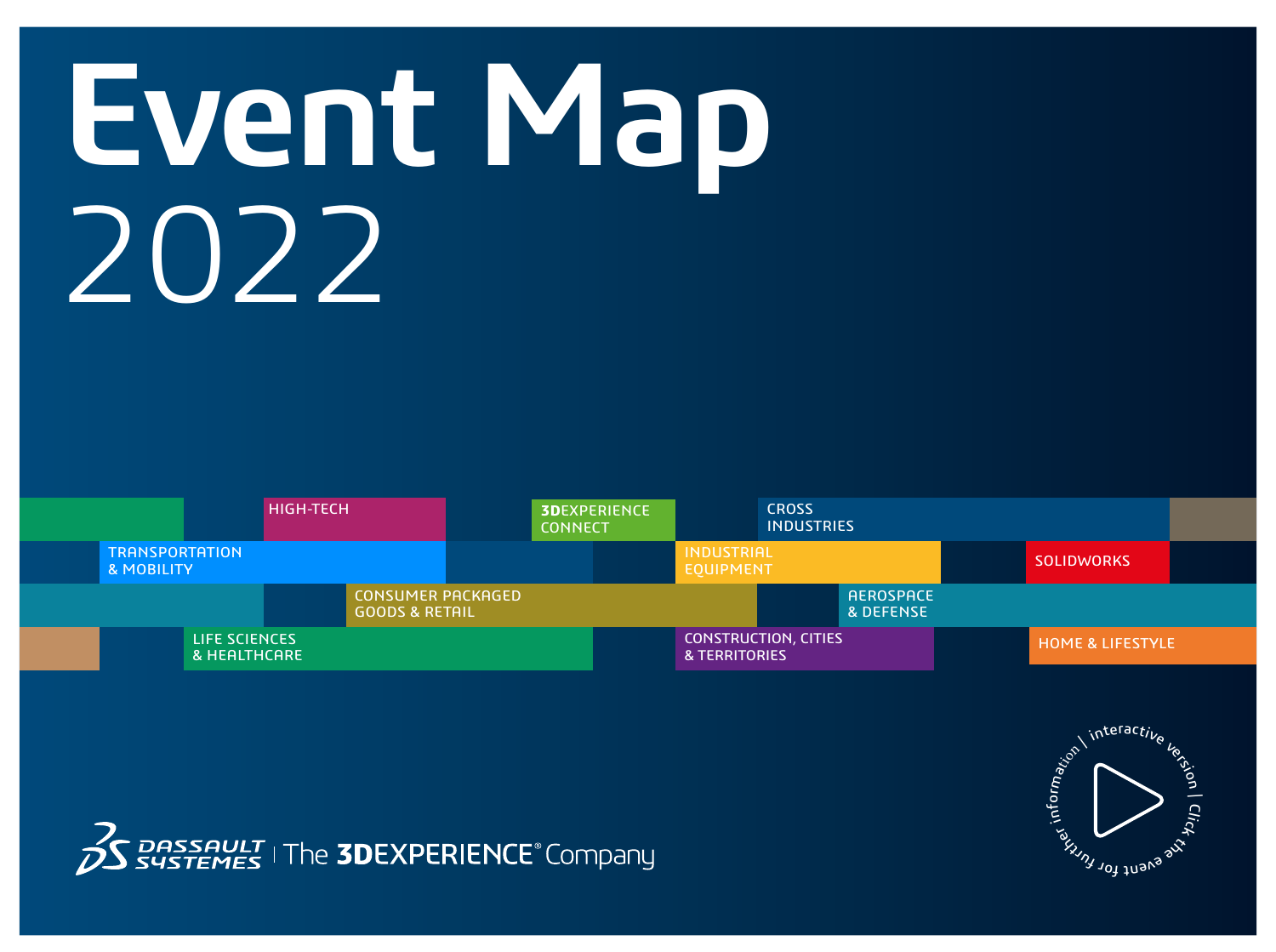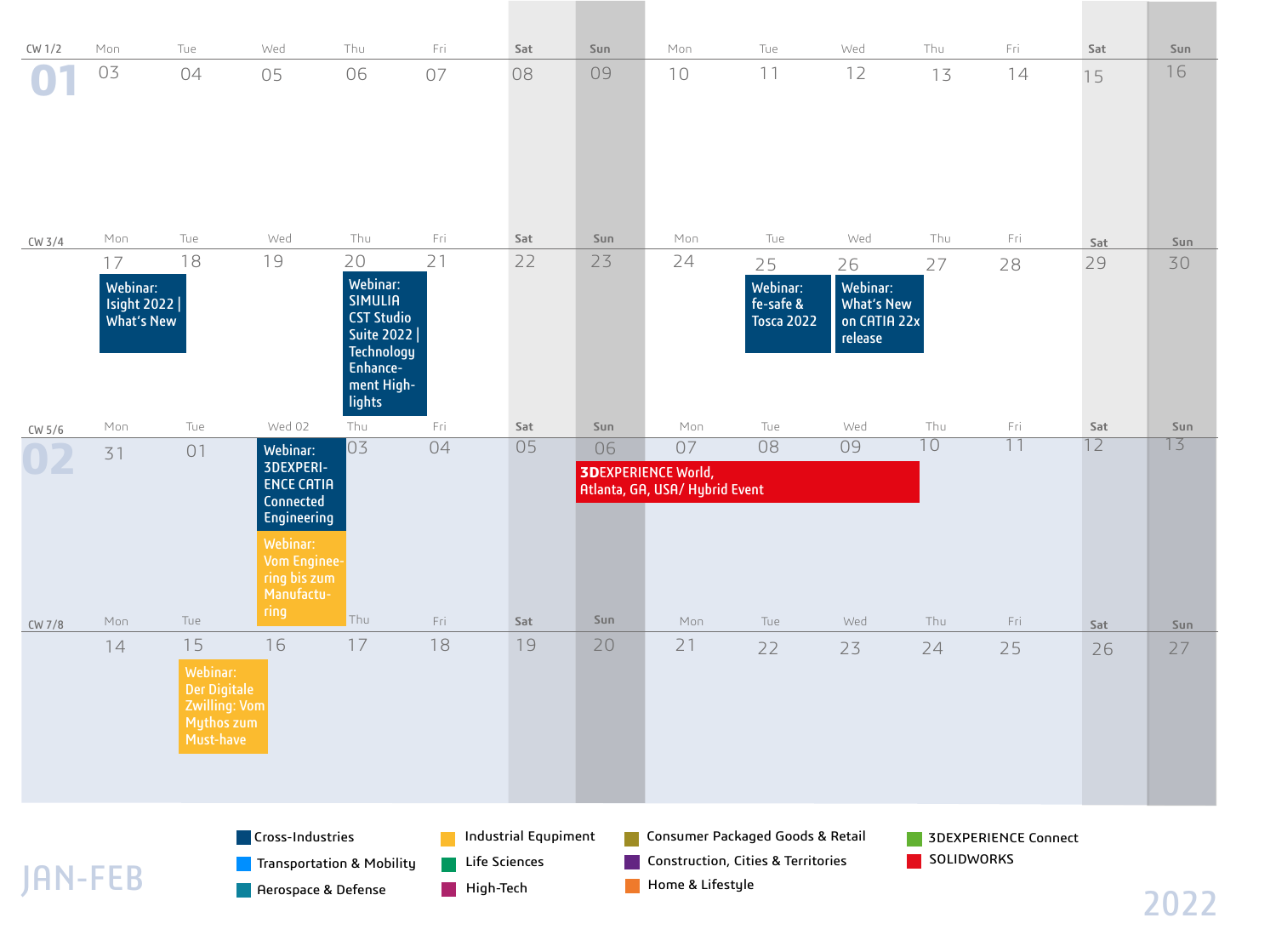| CW 9         | Mon  | Tue                                                                           | Wed                                                       | Thu                                                                                                                                                                                                                                                    | Fri                                                                                                                           | Sat | Sun  |
|--------------|------|-------------------------------------------------------------------------------|-----------------------------------------------------------|--------------------------------------------------------------------------------------------------------------------------------------------------------------------------------------------------------------------------------------------------------|-------------------------------------------------------------------------------------------------------------------------------|-----|------|
|              | 28/2 | 01                                                                            | 02                                                        | 03                                                                                                                                                                                                                                                     | 04                                                                                                                            | 05  | 06   |
| CW 10        | Mon  | Tue                                                                           | Wed                                                       | Thu                                                                                                                                                                                                                                                    | Fri                                                                                                                           | Sat | Sun  |
|              | 07   | 08                                                                            | 09                                                        | 10                                                                                                                                                                                                                                                     | 11                                                                                                                            | 12  | 13   |
|              |      | Münchner Management Kolloquium<br>Munich, Germany                             |                                                           |                                                                                                                                                                                                                                                        | Webinar:<br><b>Simulation von Elastome-</b><br>ren in der 3DEXPERIENCE<br>Plattform                                           |     |      |
| <b>CW 11</b> | Mon  | Tue                                                                           | Wed                                                       | Thu 17                                                                                                                                                                                                                                                 | Fri                                                                                                                           | Sat | Sun  |
|              | 14   | 15<br><b>VDA Technischer Kongress</b><br><b>Berlin, Germany</b>               | 16                                                        | SCUA - Swiss CATIA User Asso-18<br>ciation, Online Meeting<br><b>Webinar: Der Digitale Zwilling</b><br>als Enabler für Nachhaltigkeit<br>im Maschinenbau<br><b>Webinar: SIMULIA Update</b><br>Release 2022 - Neuigkeiten<br>auf der 3DEXPERIENE und in | Webinar:<br><b>3DEXPERIENCE Line Buil-</b><br>der: Von der Produktent-<br>wicklung zur digitalen<br><b>Fabrik der Zukunft</b> | 19  | 20   |
| <b>CW 12</b> | Mon  | Tue                                                                           | Wed                                                       | Abaqus/CAE                                                                                                                                                                                                                                             | Fri                                                                                                                           | Sat | Sun  |
|              | 21   | 22                                                                            | 23                                                        | 24                                                                                                                                                                                                                                                     | 25                                                                                                                            | 26  | 27   |
| CW 13        | Mon  | Tue                                                                           | Wed                                                       | Thu                                                                                                                                                                                                                                                    |                                                                                                                               |     |      |
|              | 28   | 29                                                                            | 30                                                        | 31<br>Watches and Wonders, Geneva, Switzerland                                                                                                                                                                                                         |                                                                                                                               |     |      |
| <b>MARCH</b> |      | Cross-Industries<br>Transportation & Mobility<br><b>A</b> Aerospace & Defense | <b>Industrial Equpiment</b><br>Life Sciences<br>High-Tech | Consumer Packaged Goods & Retail<br>Construction, Cities & Territories<br>Home & Lifestyle                                                                                                                                                             | <b>3DEXPERIENCE Connect</b><br>SOLIDWORKS                                                                                     |     | 2022 |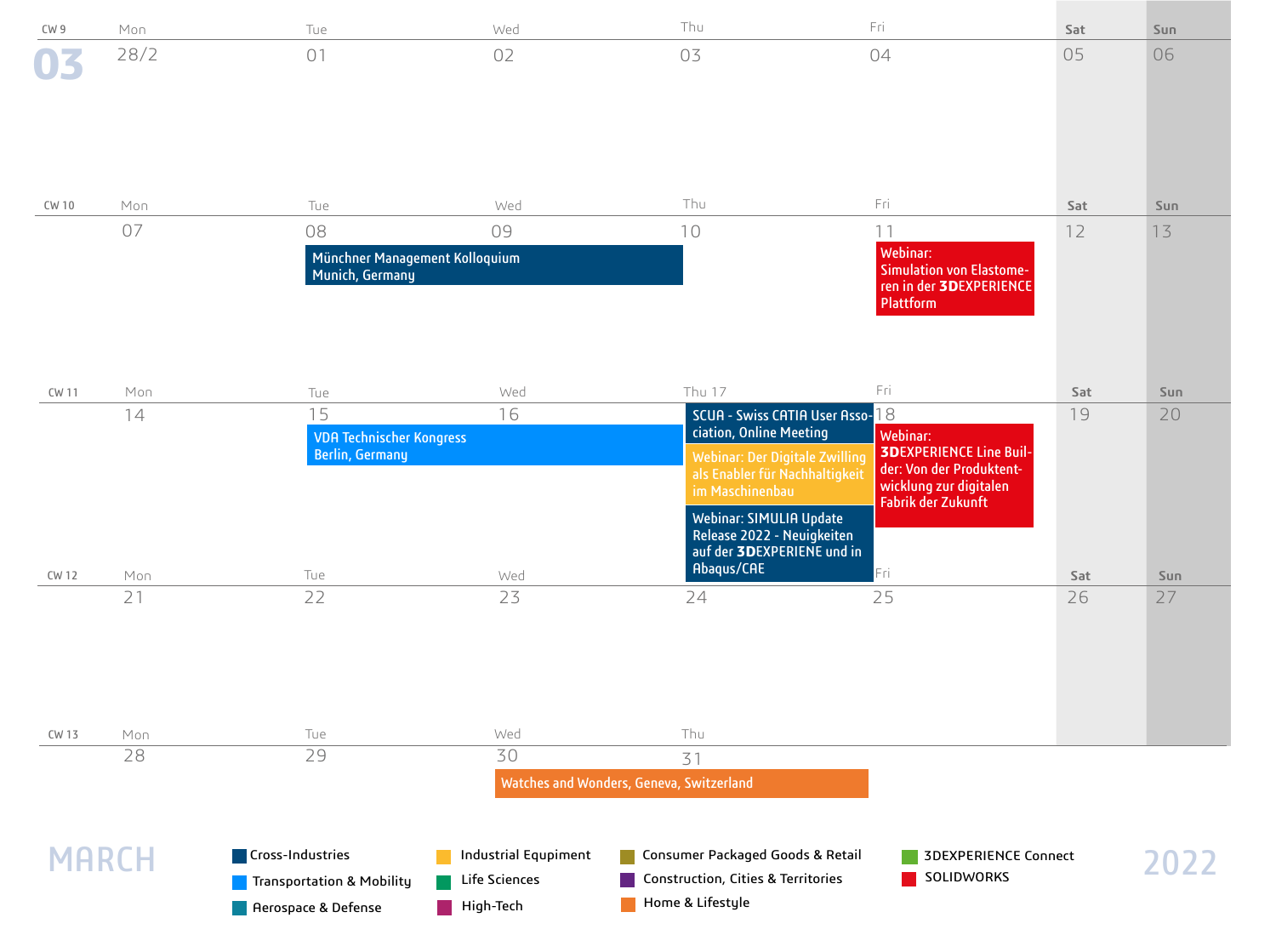| CW 13        |     |                                      |                                                             |                                            | Fri | Sat                  | Sun  |
|--------------|-----|--------------------------------------|-------------------------------------------------------------|--------------------------------------------|-----|----------------------|------|
|              |     |                                      |                                                             |                                            | 01  | 02                   | 03   |
|              |     |                                      |                                                             |                                            |     |                      |      |
|              |     |                                      |                                                             |                                            |     |                      |      |
|              |     |                                      |                                                             |                                            |     |                      |      |
| CW 14        | Mon | Tue                                  | Wed                                                         | Thu                                        | Fri | Sat                  | Sun  |
|              | 04  | 05                                   | 06                                                          | 07                                         | 08  | 09                   | $10$ |
|              |     | <b>SIAMS</b><br>Moutier, Switzerland |                                                             |                                            |     |                      |      |
|              |     |                                      | 5th Wind and Drivetrain Conference,<br><b>Virtual Event</b> |                                            |     |                      |      |
|              |     |                                      |                                                             |                                            |     |                      |      |
| CW 15        | Mon | Tue                                  | Wed                                                         | Thu                                        | Fri | Sat                  | Sun  |
|              | 11  | 12                                   | 13                                                          | 14                                         | 15  | 16                   | 17   |
|              |     |                                      |                                                             |                                            |     |                      |      |
|              |     |                                      |                                                             |                                            |     |                      |      |
|              |     |                                      |                                                             | 21                                         |     |                      |      |
| CW 16        | Mon | Tue                                  | Wed                                                         | Thu                                        | Fri | Sat                  | Sun  |
|              | 18  | 19                                   | 20                                                          | 21                                         | 22  | 23                   | 24   |
|              |     |                                      |                                                             |                                            |     |                      |      |
|              |     |                                      |                                                             | Swiss Logistics Day<br>Luzern, Switzerland |     |                      |      |
|              |     |                                      |                                                             |                                            |     |                      |      |
| <b>CW 17</b> | Mon | Tue                                  | Wed                                                         | Thu                                        | Fri |                      |      |
|              | 25  | 26                                   | 27                                                          | 28                                         | 29  |                      |      |
|              |     |                                      |                                                             |                                            |     |                      |      |
| <b>APRIL</b> |     | Cross-Industries                     | Industrial Equpiment                                        | Consumer Packaged Goods & Retail           |     | 3DEXPERIENCE Connect | 2022 |
|              |     | <b>Transportation &amp; Mobility</b> | Life Sciences                                               | Construction, Cities & Territories         |     | SOLIDWORKS           |      |
|              |     | <b>Aerospace &amp; Defense</b>       | High-Tech                                                   | Home & Lifestyle                           |     |                      |      |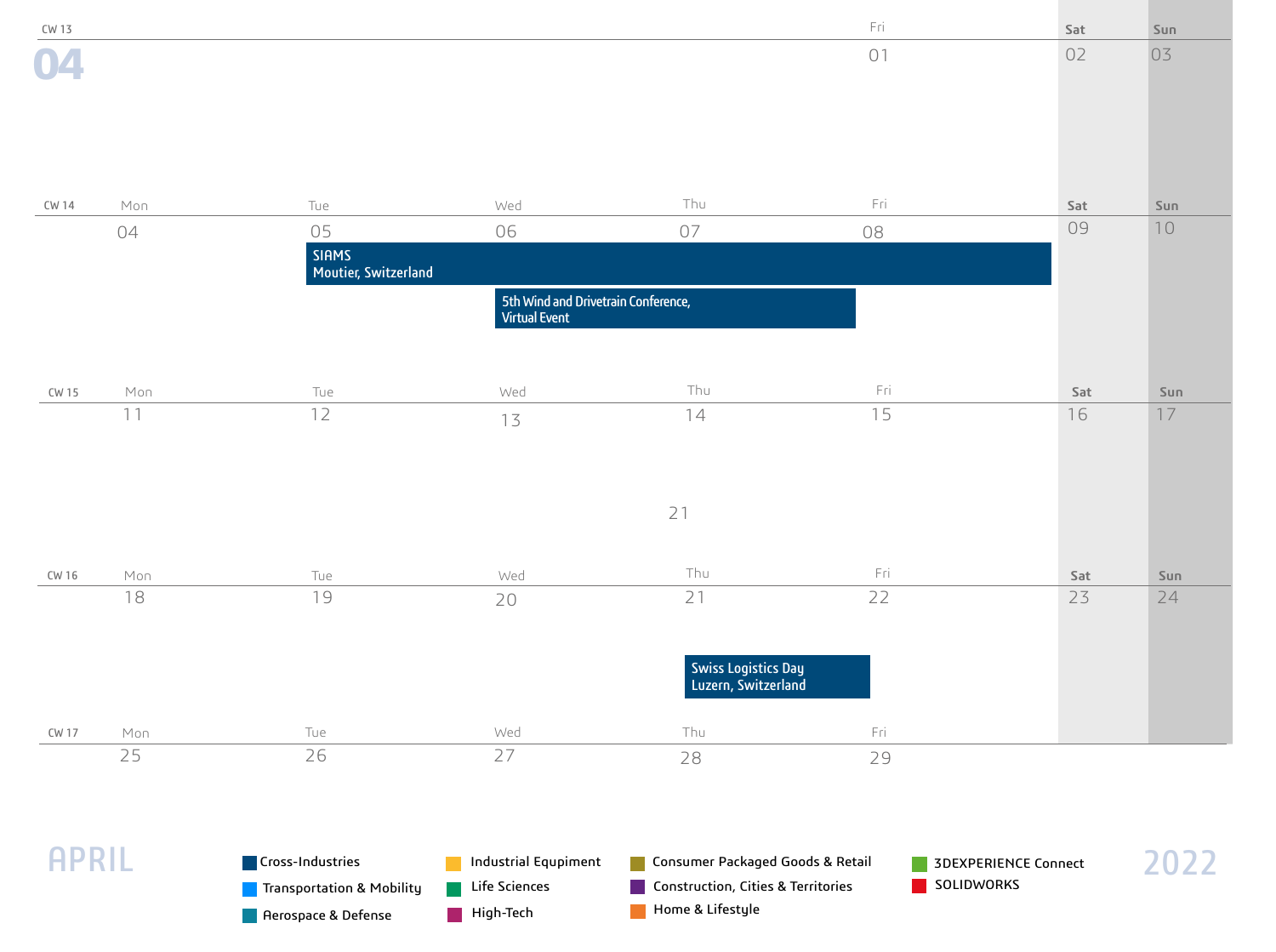| <b>CW 18</b> | Mon                                       | Tue                                                                     | Wed                                                       | Thu                                               | Fri        | Sat                         | Sun  |
|--------------|-------------------------------------------|-------------------------------------------------------------------------|-----------------------------------------------------------|---------------------------------------------------|------------|-----------------------------|------|
| 05           | 02                                        | 03                                                                      | 04                                                        | 05                                                | 06         | 07                          | 08   |
|              |                                           | <b>ZOW</b>                                                              |                                                           |                                                   |            |                             |      |
|              |                                           | <b>Bad Salzuflen, Germany</b>                                           |                                                           |                                                   |            |                             |      |
|              |                                           | SIMULIA Regional User Meeting EuroCentral<br>Hanau, Germany             |                                                           |                                                   |            |                             |      |
|              |                                           |                                                                         | Friedrichshafen, Germany                                  | <b>Lake Constance Mobility Supplier Summit</b>    |            |                             |      |
| CW 19        | Mon                                       | Tue                                                                     | Wed                                                       | Thu                                               | Fri        | Sat                         | Sun  |
|              | 09                                        | 10                                                                      | 11                                                        | 12                                                | 13         | 14                          | 15   |
|              |                                           | <b>CWIEME</b><br><b>Berlin, Germany</b>                                 |                                                           |                                                   |            |                             |      |
|              |                                           |                                                                         | <b>Smart Factory Day Automotive</b><br>Böblingen, Germany |                                                   |            |                             |      |
|              |                                           |                                                                         |                                                           |                                                   |            |                             |      |
| CW 20        | Mon                                       | Tue                                                                     | Wed                                                       | Thu                                               | Fri        | Sat                         | Sun  |
|              | 16                                        | 17                                                                      | 18                                                        | 19                                                | 20         | 21                          | 22   |
|              |                                           |                                                                         | Startup Days, Bern, Switzerland                           |                                                   |            |                             |      |
|              |                                           |                                                                         |                                                           | Forum Automobillogistik, Friedrichshafen, Germany |            |                             |      |
| CW 21        | Mon                                       | Tue                                                                     | Wed                                                       | Thu                                               | Fri        | Sat                         | Sun  |
|              | 23                                        | 24                                                                      | 25                                                        | 26                                                | 27         | 28                          | 29   |
|              |                                           | ESA Workshop on Aerospace EMC 2022, Virtual Event                       |                                                           |                                                   |            |                             |      |
|              |                                           | IEEE Workshop on Signal and Power Integrity - SPI 2022, Siegen, Germany |                                                           |                                                   |            |                             |      |
|              |                                           | <b>CATIA Creative Design and</b><br><b>ICEM Roadshow, Hannover</b>      |                                                           |                                                   |            |                             |      |
| <b>CW 22</b> | Mon 30                                    |                                                                         |                                                           |                                                   |            |                             |      |
|              | <b>Hannover Messe</b><br>Hanover, Germany |                                                                         | FOP                                                       |                                                   |            |                             |      |
|              |                                           |                                                                         | EVEN                                                      |                                                   |            |                             |      |
|              |                                           | <b>CATIA Creative Design and</b><br><b>ICEM Roadshow, Stuttgart</b>     |                                                           |                                                   |            |                             |      |
|              |                                           | <b>Electric &amp; Hybrid Aerospace</b>                                  |                                                           |                                                   |            |                             |      |
|              |                                           | Frankfurt, Germany                                                      |                                                           |                                                   |            |                             |      |
|              |                                           |                                                                         |                                                           |                                                   |            |                             |      |
|              |                                           | Cross-Industries                                                        | Industrial Equpiment                                      | Consumer Packaged Goods & Retail                  |            | <b>3DEXPERIENCE Connect</b> |      |
| <b>MAY</b>   |                                           | Transportation & Mobility                                               | Life Sciences                                             | Construction, Cities & Territories                | SOLIDWORKS |                             | 2022 |
|              |                                           | <b>A</b> Aerospace & Defense                                            | High-Tech                                                 | Home & Lifestyle                                  |            |                             |      |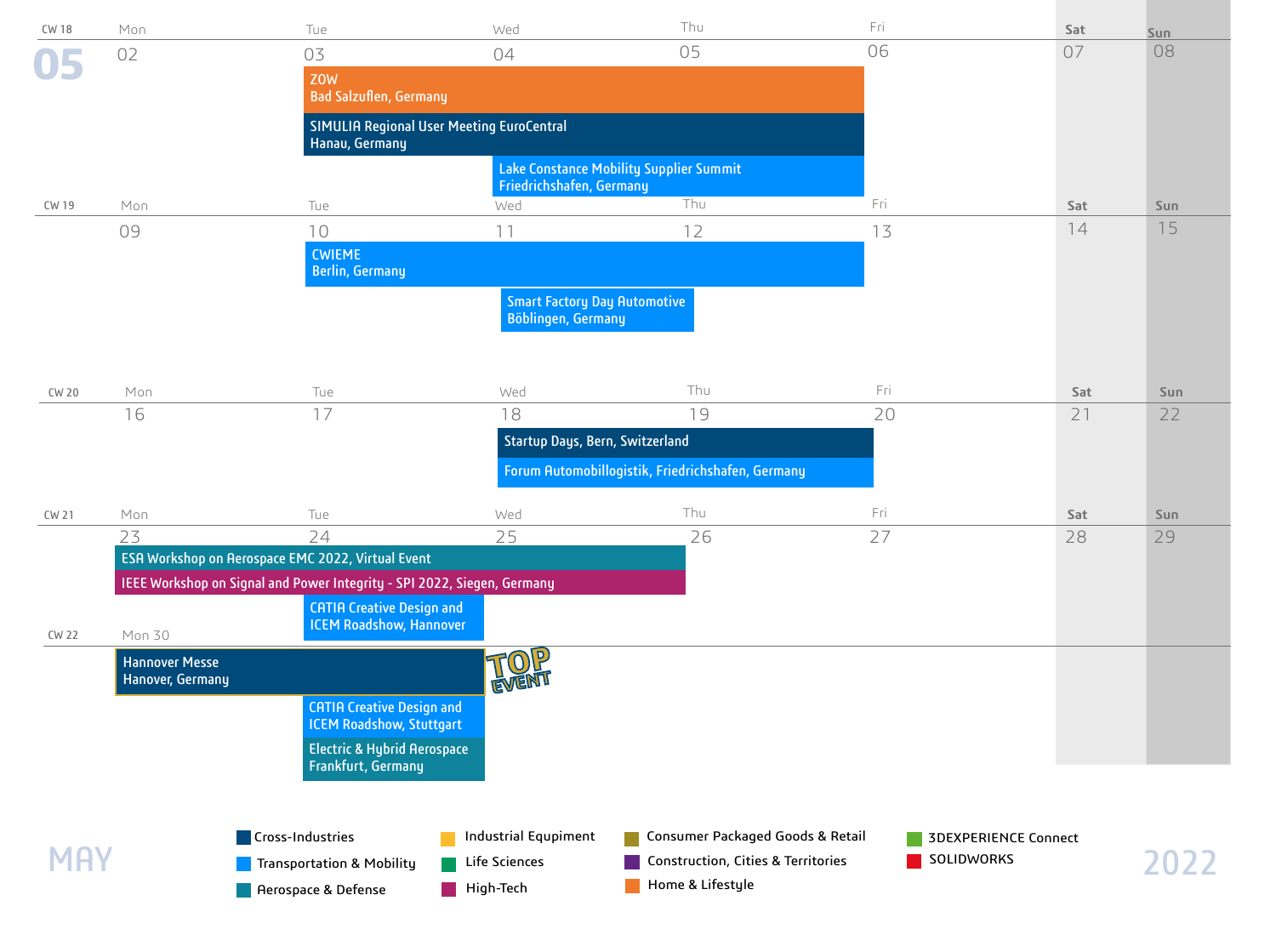| <b>CW 22</b> | Mon 30/5            | Tue 31/5                              | Wed 01                                         | Thu 02                                                                 | Fri        | Sat                  | Sun  |
|--------------|---------------------|---------------------------------------|------------------------------------------------|------------------------------------------------------------------------|------------|----------------------|------|
| 06           |                     | Hannover Messe, Hanover, Germany      |                                                |                                                                        | 03         | 04                   | 05   |
|              |                     |                                       | <b>Electric &amp; Hybrid Aerospace</b>         |                                                                        |            |                      |      |
|              |                     |                                       | Frankfurt, Germany                             |                                                                        |            |                      |      |
|              |                     |                                       | Deutscher Innovationsgipfel<br>Munich, Germany |                                                                        |            |                      |      |
|              |                     |                                       |                                                |                                                                        |            |                      |      |
| CW 23        | Mon                 | Tue                                   |                                                |                                                                        | Fri        | Sat                  | Sun  |
|              | 06                  | 07                                    | 08                                             | 09                                                                     | 10         | 11                   | 12   |
|              |                     |                                       | ProStep IVIP Symposium,                        |                                                                        |            |                      |      |
|              |                     |                                       | <b>Stuttgart, Germany</b>                      |                                                                        |            |                      |      |
|              |                     |                                       |                                                |                                                                        |            |                      |      |
|              |                     |                                       |                                                |                                                                        |            |                      |      |
|              |                     |                                       |                                                |                                                                        |            |                      |      |
| <b>CW 24</b> | Mon                 | Tue                                   | Wed                                            | Thu                                                                    | Fri        | Sat                  | Sun  |
|              | 13                  | 14                                    | 15                                             | 16                                                                     | 17         | 18                   | 19   |
|              |                     | <b>Aircraft Interiors Expo</b>        |                                                |                                                                        |            |                      |      |
|              |                     | Hamburg, Germany                      |                                                |                                                                        |            |                      |      |
|              |                     | <b>EPHJ</b><br>Geneva, Switzerland    |                                                |                                                                        |            |                      |      |
|              |                     |                                       |                                                |                                                                        |            |                      |      |
|              |                     |                                       |                                                |                                                                        |            |                      |      |
| CW 25        | Mon                 | Tue                                   | Wed                                            | Thu                                                                    | Fri        | Sat                  | Sun  |
|              | 20                  | 21                                    | 22<br><b>ILA</b>                               | 23                                                                     | 24         | 25                   | 26   |
|              | Zurich, Switzerland | Supply Chain & Conference Switzerland | <b>Berlin, Germany</b>                         |                                                                        |            |                      |      |
|              |                     |                                       |                                                |                                                                        |            |                      |      |
| CW 26        | Mon                 | Tue                                   | Wed 29                                         | Thu 30                                                                 |            |                      |      |
|              | 27                  | 28                                    | <b>IVT Expo</b>                                |                                                                        |            |                      |      |
|              |                     |                                       | Cologne, Germany                               |                                                                        |            |                      |      |
|              |                     |                                       |                                                | <b>Rethink Smart Manufacturing</b><br><b>Berlin, Germany</b>           |            |                      |      |
|              |                     |                                       |                                                |                                                                        |            |                      |      |
|              |                     |                                       |                                                |                                                                        |            |                      |      |
| JUNE         |                     | Cross-Industries                      | Industrial Equpiment<br>Life Sciences          | Consumer Packaged Goods & Retail<br>Construction, Cities & Territories | SOLIDWORKS | 3DEXPERIENCE Connect | 2022 |
|              |                     | Transportation & Mobility             | High-Tech                                      | Home & Lifestyle                                                       |            |                      |      |
|              |                     | Aerospace & Defense                   |                                                |                                                                        |            |                      |      |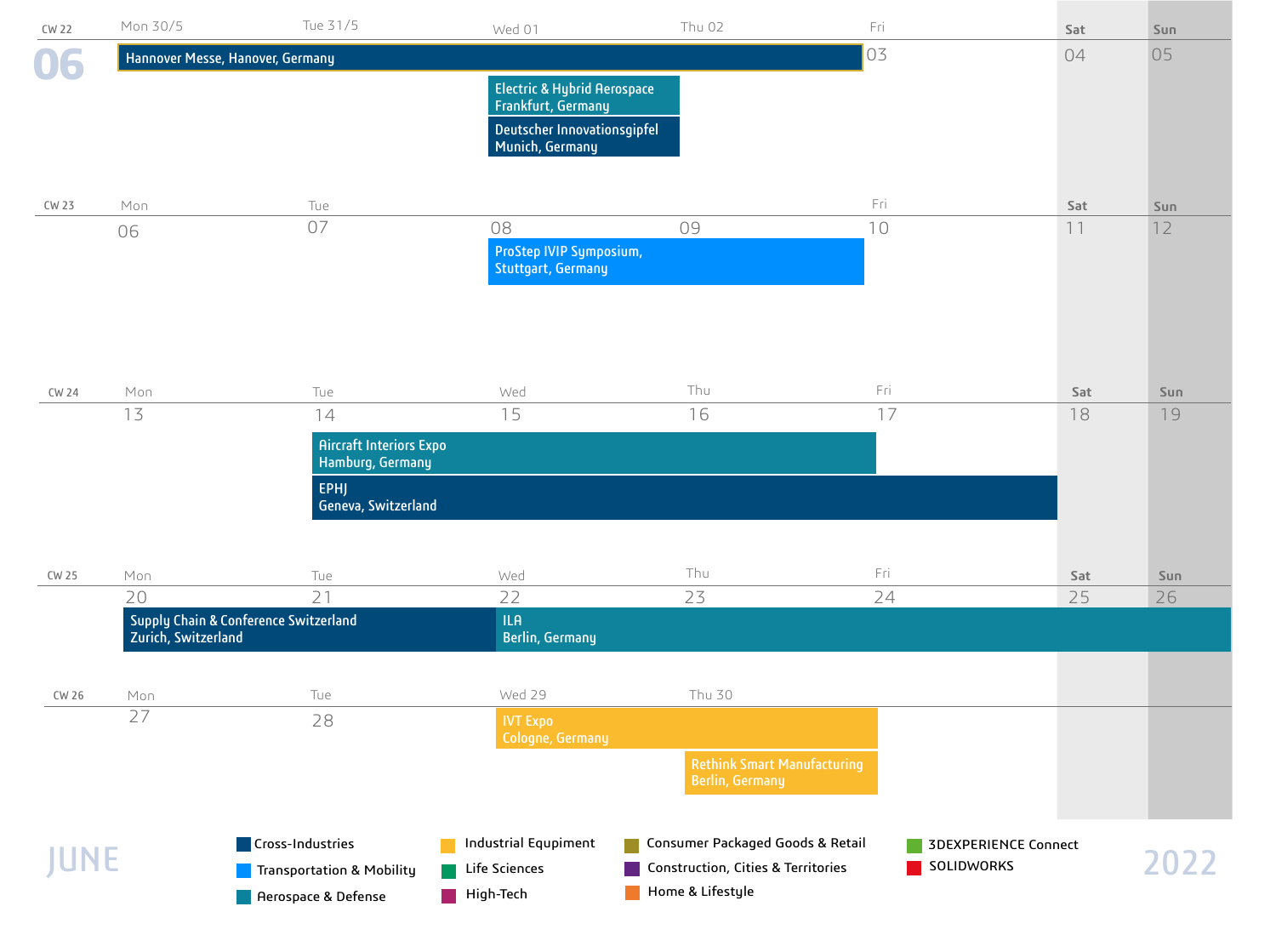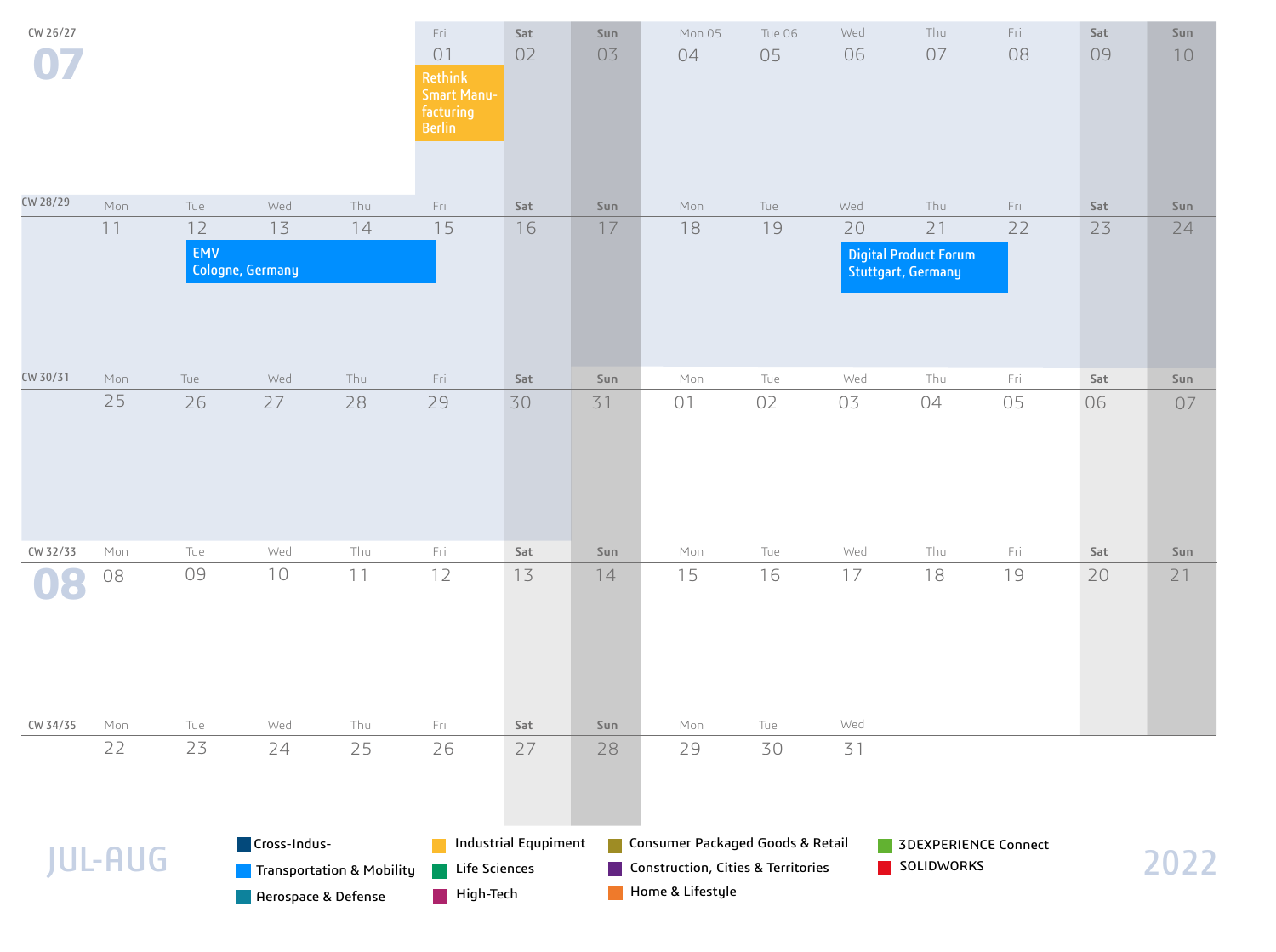| CW 35        |                                                                       |                                            |                                | Thu                                                            | Fri       | Sat                         | Sun                       |
|--------------|-----------------------------------------------------------------------|--------------------------------------------|--------------------------------|----------------------------------------------------------------|-----------|-----------------------------|---------------------------|
|              |                                                                       |                                            |                                | 01                                                             | 02        | 03                          | 04                        |
|              |                                                                       |                                            |                                |                                                                |           |                             |                           |
|              |                                                                       |                                            |                                |                                                                |           |                             |                           |
|              |                                                                       |                                            |                                |                                                                |           |                             |                           |
|              |                                                                       |                                            |                                |                                                                |           |                             |                           |
| CW 36        | Mon<br>05                                                             | Tue                                        | Wed<br>07                      | Thu<br>08                                                      | Fri<br>09 | Sat                         | Sun<br>11                 |
|              |                                                                       | 06                                         |                                |                                                                |           | 10                          |                           |
|              |                                                                       |                                            |                                |                                                                |           |                             |                           |
|              |                                                                       |                                            |                                |                                                                |           |                             |                           |
|              |                                                                       |                                            |                                |                                                                |           |                             |                           |
|              |                                                                       |                                            |                                |                                                                |           |                             |                           |
|              |                                                                       |                                            |                                |                                                                |           |                             |                           |
| CW 37        | Mon<br>12                                                             | Tue<br>13                                  | Wed<br>14                      | Thu<br>15                                                      | Fri<br>16 | Sat<br>17                   | Sun<br>18                 |
|              |                                                                       | <b>Partner Day</b>                         | <b>3DEXPERIENCE Conference</b> |                                                                |           |                             |                           |
|              |                                                                       | Darmstadt, Germany                         | Darmstadt, Germany             |                                                                | EVENT     |                             |                           |
|              | SWISSED22                                                             |                                            |                                |                                                                |           |                             |                           |
|              | Zurich, Switzerland                                                   |                                            |                                |                                                                |           |                             |                           |
|              |                                                                       |                                            |                                |                                                                |           |                             |                           |
| <b>CW 38</b> | Mon                                                                   | Tue                                        | Wed                            | Thu                                                            | Fri       | Sat                         | Sun                       |
|              | 19                                                                    | 20                                         | 21                             | 22                                                             | 23        | 24                          | 25                        |
|              |                                                                       | <b>Innotrans</b><br><b>Berlin, Germany</b> |                                |                                                                |           |                             | <b>Bits &amp; Prezels</b> |
|              |                                                                       |                                            |                                |                                                                |           |                             | Munich,<br>Germany        |
|              |                                                                       |                                            |                                |                                                                |           |                             |                           |
|              |                                                                       |                                            |                                |                                                                |           |                             |                           |
| CW 39        | Mon                                                                   | Tue                                        | Wed                            | Thu                                                            | Fri       |                             |                           |
|              | 26                                                                    | 27                                         | 28                             | 29                                                             | 30        |                             |                           |
|              | <b>Bits &amp; Prezels, Munich, Germany</b><br>Pre-Launch 3DEXPERIENCE | Offical Launch 3DEXPERIENCE                | Bergisch Gladbach, Germany     | <b>StrategieTage, Supply Chain Management &amp; Production</b> |           |                             |                           |
|              | Lab Opening, Munich                                                   | Lab Opening, Munich                        |                                |                                                                |           |                             |                           |
|              |                                                                       | Cross-Industries                           | <b>Industrial Equpiment</b>    | Consumer Packaged Goods & Retail                               |           | <b>3DEXPERIENCE Connect</b> |                           |
|              | <b>SEPTEMBER</b>                                                      | Transportation & Mobility                  | Life Sciences                  | Construction, Cities & Territories                             |           | SOLIDWORKS                  | 2022                      |
|              |                                                                       | <b>Aerospace &amp; Defense</b>             | $\blacksquare$ High-Tech       | Home & Lifestyle                                               |           |                             |                           |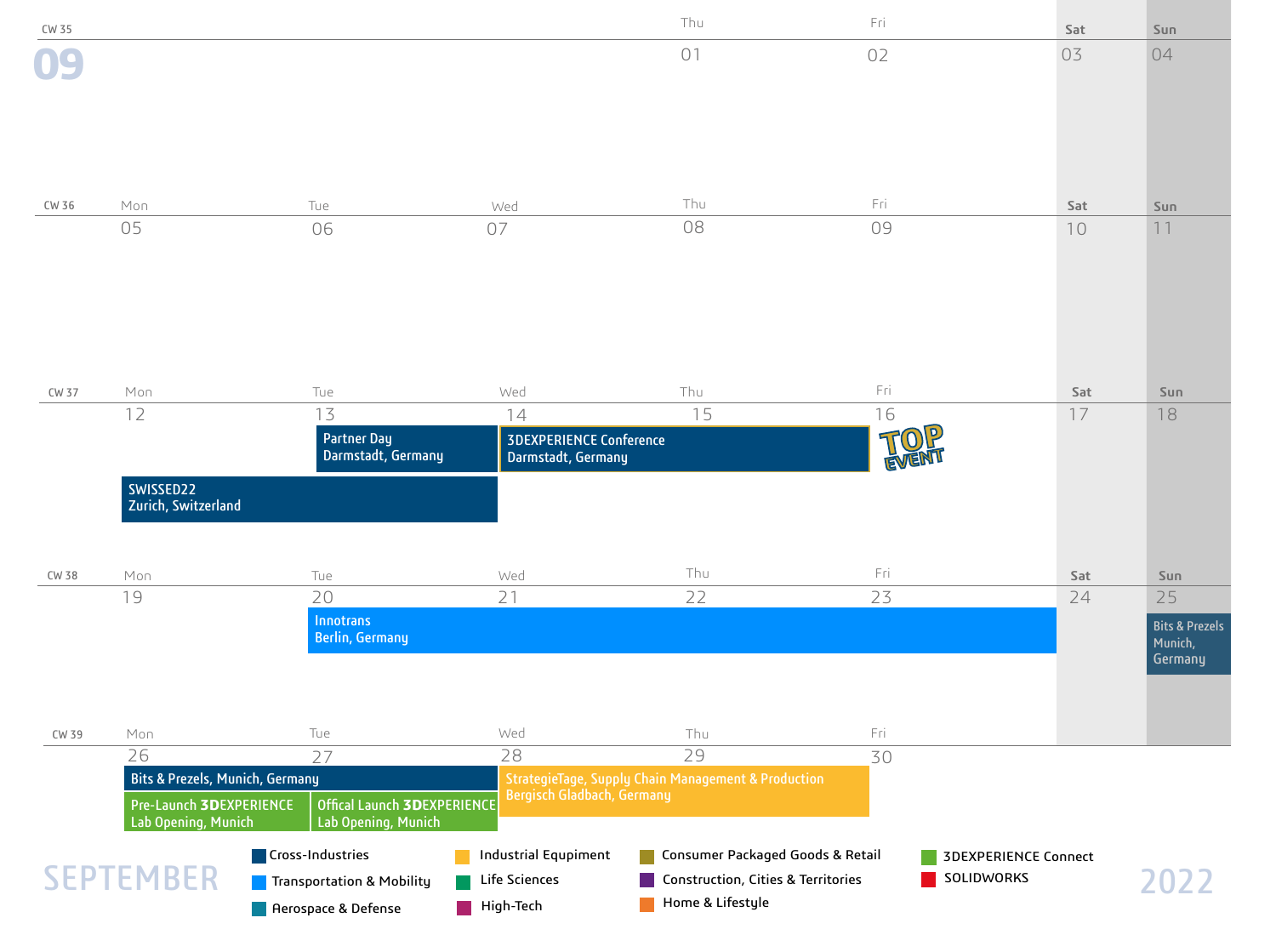| CW 39 |                                                            |                                                                               |                                                           |                                                                                            |            | Sat                  | Sun  |
|-------|------------------------------------------------------------|-------------------------------------------------------------------------------|-----------------------------------------------------------|--------------------------------------------------------------------------------------------|------------|----------------------|------|
|       |                                                            |                                                                               |                                                           |                                                                                            |            | 01                   | 02   |
|       |                                                            |                                                                               |                                                           |                                                                                            |            |                      |      |
| CW 40 | Mon                                                        | Tue                                                                           | Wed                                                       | Thu                                                                                        | Fri        | Sat                  | Sun  |
|       | 03                                                         | 04                                                                            | 05                                                        | 06                                                                                         | 07         | 08                   | 09   |
| CW 41 | Mon                                                        | Tue                                                                           | Wed                                                       | Thu                                                                                        | Fri        | Sat                  | Sun  |
|       | 10<br><b>Aachener Kolloquium</b><br><b>Aachen, Germany</b> | 11<br>IZB - Internationale Zulieferer Börse<br>Wolfsburg, Germany             | 12                                                        | 13                                                                                         | 14         | 15                   | 16   |
| CW 42 | Mon                                                        | Tue                                                                           | Wed                                                       | Thu                                                                                        | Fri        | Sat                  | Sun  |
|       | 17                                                         | 18                                                                            | 19                                                        | 20                                                                                         | 21         | 22                   | 23   |
| CW 43 | Mon                                                        | Tue                                                                           | Wed                                                       | Thu                                                                                        | Fri        | Sat                  | Sun  |
|       | 24                                                         | 25                                                                            | 26                                                        | 27                                                                                         | 28         | 29                   | 30   |
|       |                                                            |                                                                               | <b>AIRTEC, Munich, Germany</b>                            |                                                                                            |            |                      |      |
|       |                                                            |                                                                               |                                                           | Deutscher Maschinenbau Gipfel, Munich, Germany                                             |            |                      |      |
|       | <b>OCTOBER</b>                                             | Cross-Industries<br>Transportation & Mobility<br><b>A</b> Aerospace & Defense | <b>Industrial Equpiment</b><br>Life Sciences<br>High-Tech | Consumer Packaged Goods & Retail<br>Construction, Cities & Territories<br>Home & Lifestyle | SOLIDWORKS | 3DEXPERIENCE Connect | 2022 |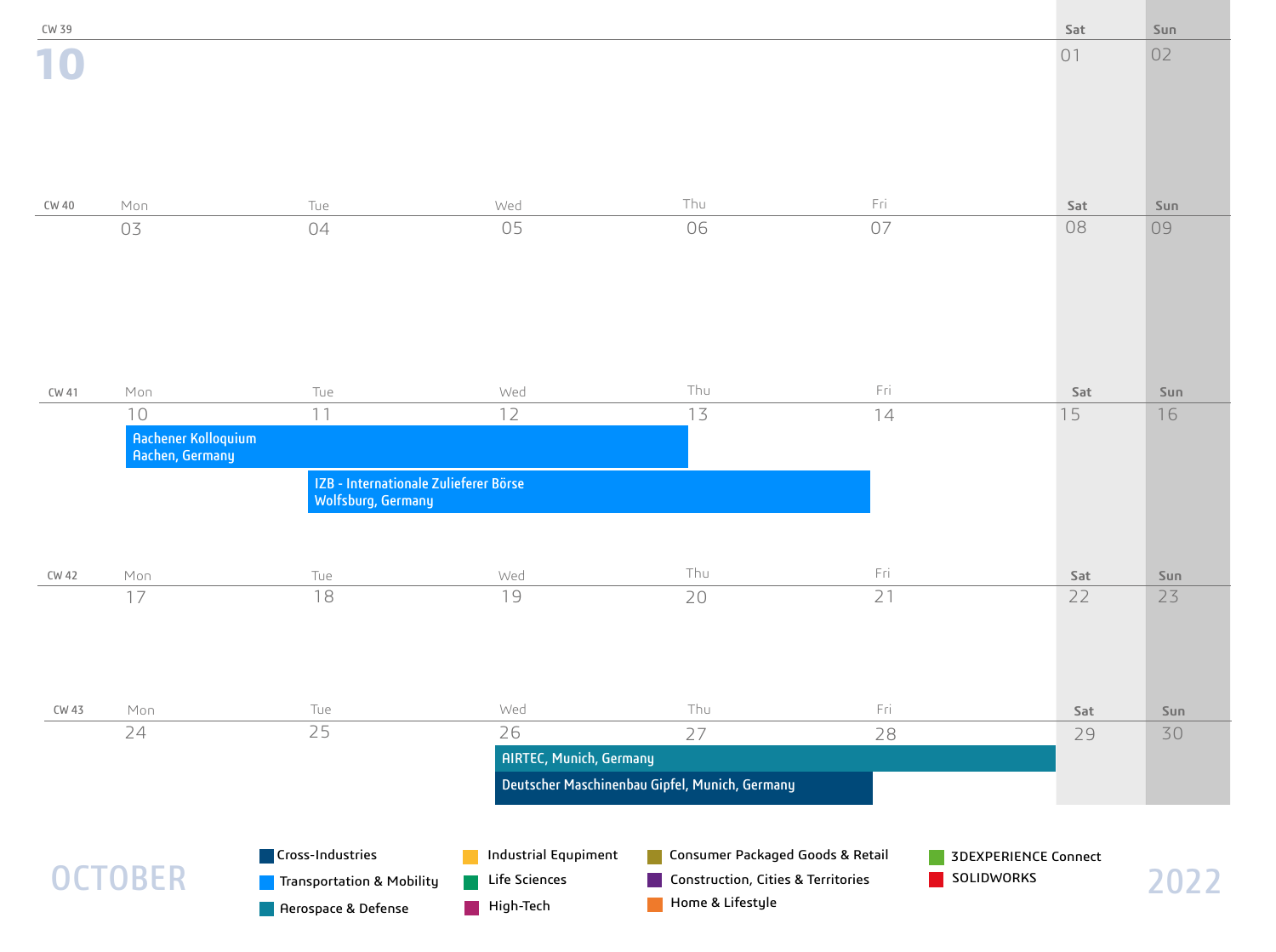| CW 44 | Mon             | Tue                                           | Wed                                          | Thu                                                                    | Fri |                                    | Sat | Sun  |
|-------|-----------------|-----------------------------------------------|----------------------------------------------|------------------------------------------------------------------------|-----|------------------------------------|-----|------|
|       | 31/10           | 01                                            | 02                                           | 03                                                                     | 04  |                                    | 05  | 06   |
|       |                 |                                               |                                              |                                                                        |     |                                    |     |      |
|       |                 |                                               |                                              |                                                                        |     |                                    |     |      |
|       |                 |                                               |                                              |                                                                        |     |                                    |     |      |
|       |                 |                                               |                                              |                                                                        |     |                                    |     |      |
| CW 45 | Mon             | Tue                                           | Wed                                          | Thu                                                                    | Fri |                                    | Sat | Sun  |
|       | 07              | 08                                            | 09<br><b>Bosch Connected World</b>           | 10                                                                     | 11  |                                    | 12  | 13   |
|       |                 |                                               | <b>Berlin, Germany</b>                       |                                                                        |     |                                    |     |      |
|       |                 | <b>SPS</b>                                    |                                              |                                                                        |     |                                    |     |      |
|       |                 | Nuremberg, Germany                            |                                              |                                                                        |     |                                    |     |      |
|       |                 |                                               |                                              |                                                                        |     |                                    |     |      |
| CW 46 | Mon             | Tue                                           | Wed                                          | Thu                                                                    | Fri |                                    | Sat | Sun  |
|       | 14              | 15                                            | 16                                           | 17                                                                     | 18  |                                    | 19  | 20   |
|       |                 | Electronica<br>Munich, Germany                |                                              |                                                                        |     |                                    |     |      |
|       |                 | Space Tech Expo<br><b>Bremen, Germany</b>     |                                              |                                                                        |     |                                    |     |      |
|       |                 |                                               |                                              |                                                                        |     |                                    |     |      |
|       |                 |                                               |                                              |                                                                        |     |                                    |     |      |
| CW 47 | Mon             | Tue                                           | Wed                                          | Thu                                                                    | Fri |                                    | Sat | Sun  |
|       | 21              | 22                                            | 23                                           | 24                                                                     | 25  |                                    | 26  | 27   |
|       |                 |                                               |                                              | <b>Future Expo</b><br><b>Basel, Switzerland</b>                        |     |                                    |     |      |
|       |                 |                                               |                                              |                                                                        |     |                                    |     |      |
|       |                 |                                               |                                              |                                                                        |     |                                    |     |      |
|       |                 |                                               |                                              |                                                                        |     |                                    |     |      |
| CW 48 | Mon             | Tue                                           | Wed                                          |                                                                        |     |                                    |     |      |
|       | 28              | 29                                            | 30                                           |                                                                        |     |                                    |     |      |
|       |                 |                                               |                                              |                                                                        |     |                                    |     |      |
|       | <b>NOVEMBER</b> | Cross-Industries<br>Transportation & Mobility | <b>Industrial Equpiment</b><br>Life Sciences | Consumer Packaged Goods & Retail<br>Construction, Cities & Territories |     | 3DEXPERIENCE Connect<br>SOLIDWORKS |     |      |
|       |                 | Rerospace & Defense                           | High-Tech                                    | Home & Lifestyle                                                       |     |                                    |     | 2022 |
|       |                 |                                               |                                              |                                                                        |     |                                    |     |      |